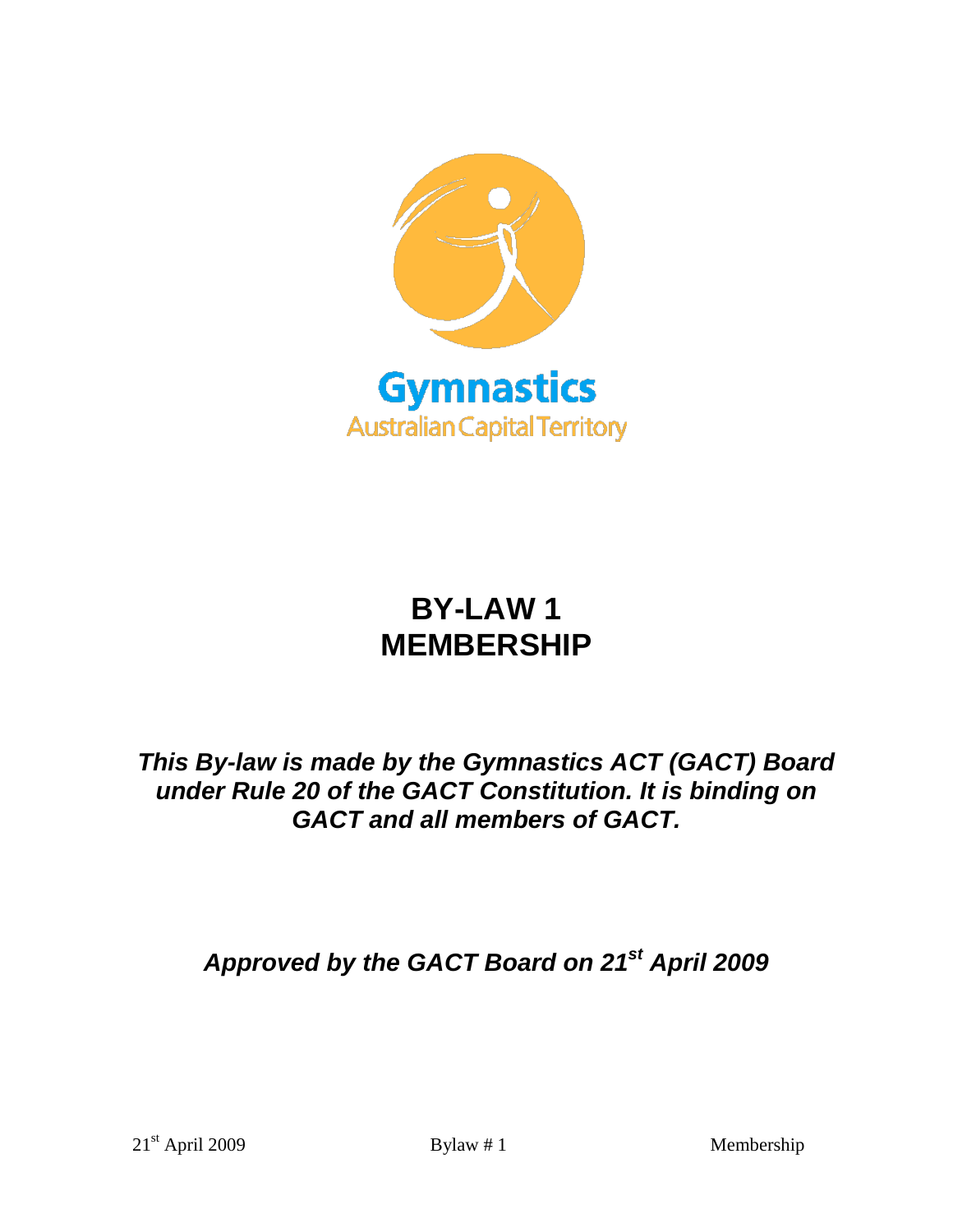#### **1. INTRODUCTION**

This By-law is made to set out procedures relating to the categories of membership of GACT under the GACT Constitution, Rules 6.3, 6.4, 6.5, 6.6, 6.7, and 6.8

# **2. DEFINITIONS**

| Term                                  | <b>Meaning</b>                                                                                                                                                            |  |
|---------------------------------------|---------------------------------------------------------------------------------------------------------------------------------------------------------------------------|--|
| <b>Club Affiliation</b>               | recognition by GACT as a club who has<br>paid the prescribed fees and met the<br>National Affiliation Standards.                                                          |  |
| <b>Affiliation Fee</b>                | the annual fee set by GACT on the club<br>for affiliation.                                                                                                                |  |
| Club <sub>10</sub>                    | the quality assurance and risk<br>management program developed by GA to<br>provide resources and services to<br>gymnastics clubs.                                         |  |
| <b>Club 10 Accreditation</b>          | the star category within the Club 10<br>accreditation program achieved by the<br>Club.                                                                                    |  |
| <b>Gymnastics ACT (GACT)</b>          | <b>Gymnastics Australian Capital Territory</b><br>Inc                                                                                                                     |  |
| <b>Gymnastics Australia (GA)</b>      | <b>Gymnastics Australia Limited</b>                                                                                                                                       |  |
| <b>National Affiliation Standards</b> | the requirements for affiliation published<br>by GACT and GA for each year (as<br>detailed in the club affiliation application<br>form).                                  |  |
| <b>Technical Member</b>               | a coach or judge who has successfully<br>completed one or more GA NCAS/NOAS<br>registered accreditation courses and paid<br>the prescribed GA and GACT membership<br>fee. |  |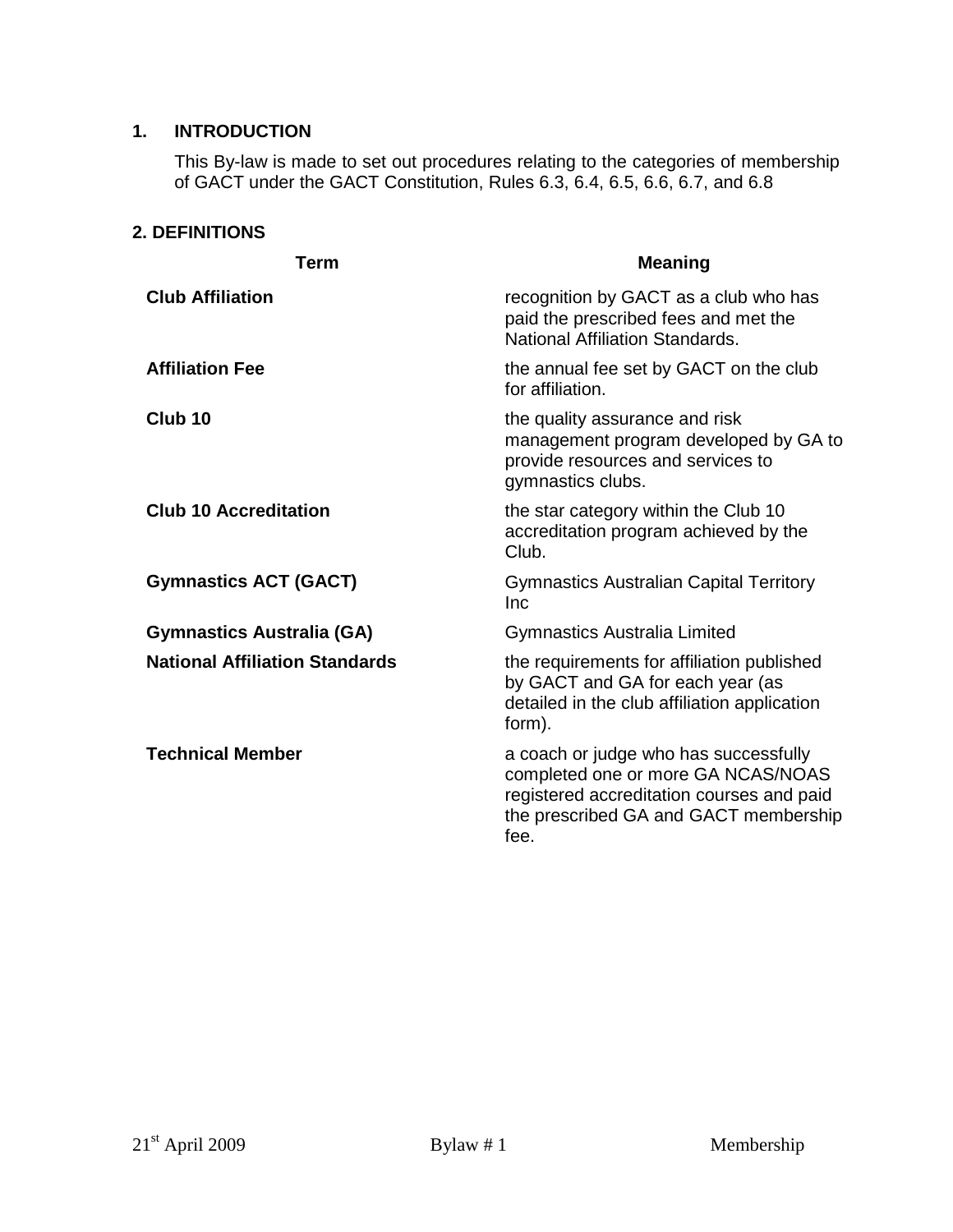# 3. **MEMBERSHIP PROCEDURES**

#### **3.1 Club Members**

# **3.1.1 Club Affiliation**

Subject to a club paying the prescribed GACT affiliation fee, meeting the National Affiliation Standards and the relevant GACT requirements, GACT will affiliate the club and will provide the club with the services and resources and any nominated benefits offered on an annual basis by GACT.

# **3.1.2 Affiliation Fee**

The club will pay the affiliation fee to GACT within the time prescribed.

#### **3.1.3 Membership Requirements**

The club shall comply with:

- a) the National Affiliation Standards (as detailed in the club affiliation application form) and agrees and undertakes that at the time of applying for affiliation the club does comply with those standards.
- b) the GACT Constitution including By-laws and Policies.

#### **3.2 Participant Members**

#### **3.2.1 Membership**

Subject to the participant paying the prescribed GACT membership fees and the club providing the required membership details, membership of the GACT will be granted. Member benefits will be provided on an annual basis by GACT.

#### 3**.2.2 Membership Fee**

The participant will pay the whole of the fee prescribed by GACT for the relevant year of membership regardless of any portion of the year having expired.

The membership fee is payable for the calendar year (i.e. 1  $\degree$  January – 31  $\degree$ December), with members eligible to join or renew at any time during the year.

# **3.2.3 Membership Requirement**

The participant shall at all times comply with the GACT Constitution, including Bylaws and Policies.

#### **3.3 Technical Members**

# **3.3.1 Membership**

Subject to the Technical Member paying the prescribed GA and GACT membership fees and meeting all accreditation requirements, technical membership of GACT will be granted. Services and resources will be made available on an annual basis by GACT.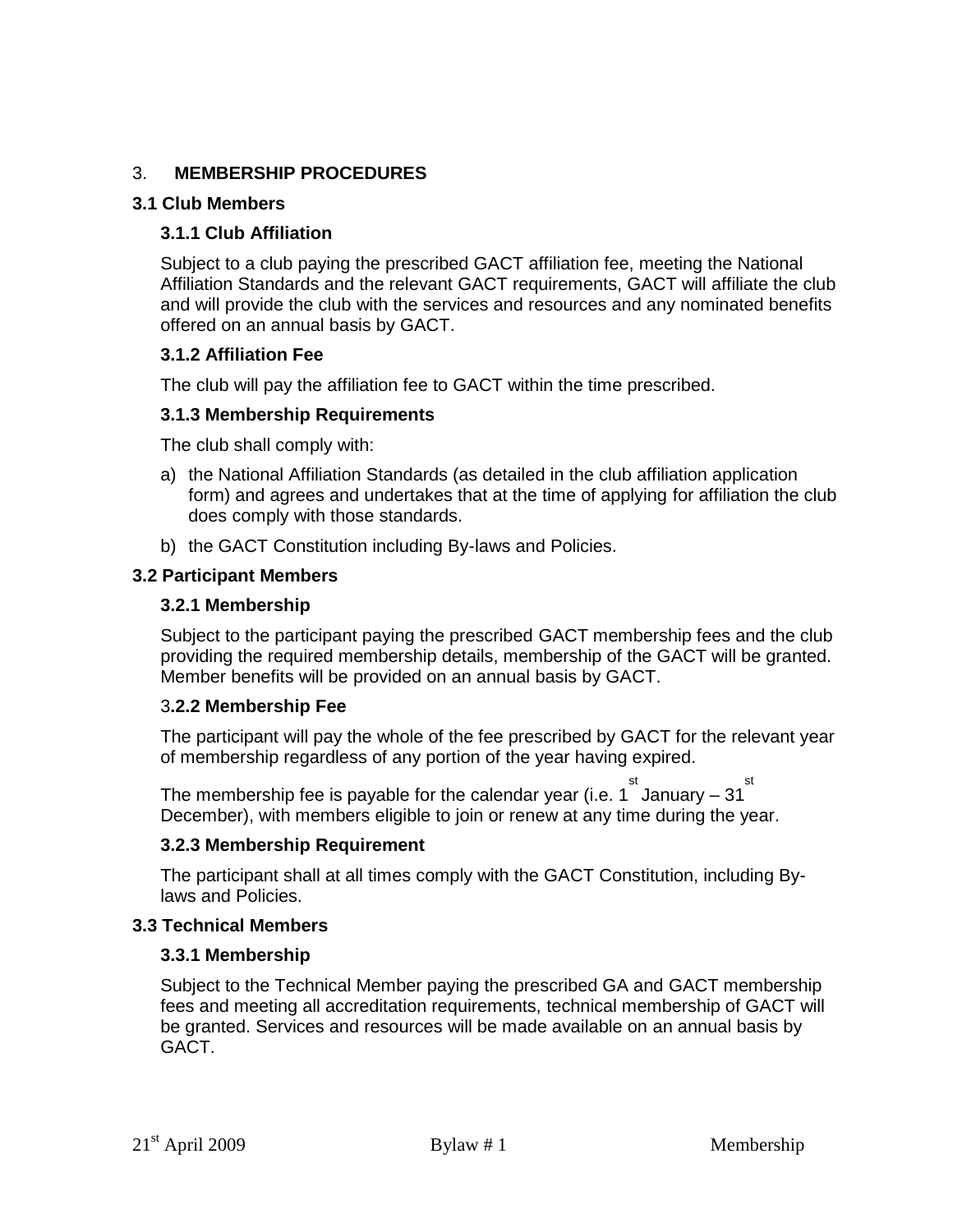# **3.3.2 Membership Fee**

The Technical Member will pay the whole of the prescribed GA and GACT membership fee regardless of any portion of the year having expired.

Membership is valid for the calendar year (i.e. 1 January – 31 December), with members eligible to renew at any time during the year.

# **3.3.3 Membership Requirements**

The Technical Member shall at all times comply with the GA Constitution and the GACT Constitution, including By-laws and Policies.

# **3.4 Honorary Members**

# **3.4.1 Membership**

GACT Board Members and Sports Management Committee Members, who are not already technical or participant members, shall be Honorary Members.

# **3.4.2 Membership Requirements**

The Honorary Member shall at all times comply with GACT Constitution including Bylaws and Policies.

# **4. ATTENDANCE AT GENERAL MEETINGS**

# **4.1 Members**

In accordance with the GACT Constitution, Rules 6.3, 6.4, 6.5, 6.6, and 6.7, Members are permitted to attend any General Meeting. Permission to attend is to be sought by written application to GACT. The application is to be in the form set out at Attachment A of this By-law and is to be endorsed by his/her Club Member. The application is to be received by GACT 21 days prior to the date of the General Meeting

# **4.2 Exemption**

Directors of GACT are exempted from provisions of Clause 4.1 of this By-law.

# **5. CHANGES TO THE BY-LAW**

Amendments to this By-law will be made pursuant to Rule 20.1 of the GACT Constitution.